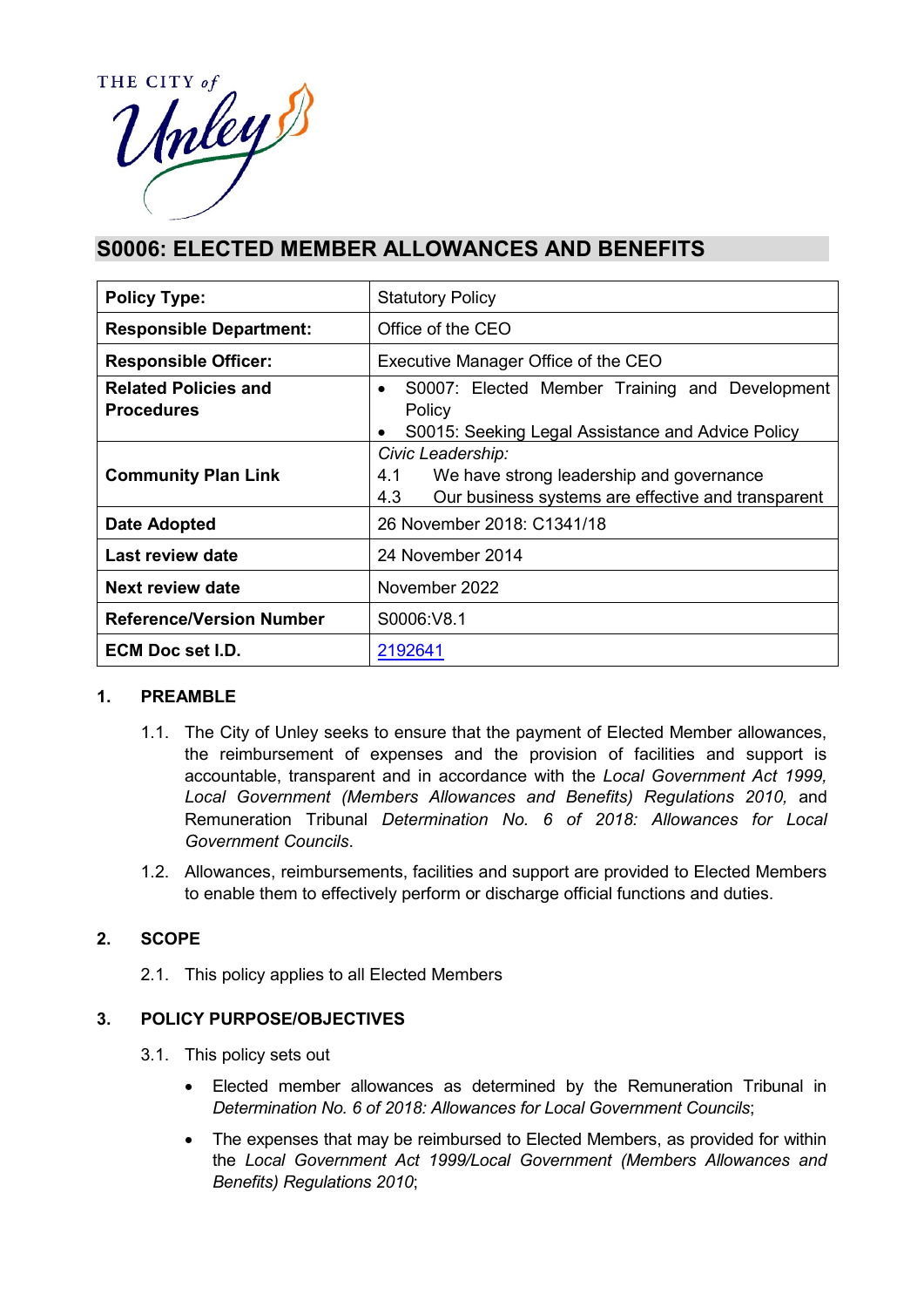- Facilities and other support available to all Elected Members as determined by Council; and
- Additional facilities and other support available only to the office of Mayor.

## **4. DEFINITIONS**

*Eligible journey* – means a journey (in either direction) between the principal place of residence, or a place of work, of a member of the council, and the place of a prescribed meeting.

*Facilities and support* – facilities and other forms of support made available to Elected Members in accordance with Section 78 of the *Local Government Act 1999*.

*Prescribed meeting* – in relation to a member of a council, means a meeting of the council or council committee, or an informal gathering, discussion, workshop, briefing, training course or similar activity which is directly or closely related to the performance or discharge of the roles or duties of the member.

*Prescribed reimbursements* – are those reimbursements provided for within Section 77 of the *Local Government Act 1999* (and supporting Regulations).

### **5. POLICY STATEMENT**

- 5.1. Elected Members shall be provided with reimbursements, facilities or support that are necessary or expedient to the performance or discharge of official functions or duties.
- 5.2. In support of this philosophy Elected Members are provided with a range of reimbursements, facilities and support on the following basis:
	- All facilities and support are made available to Elected Members on a uniform basis (other than facilities or services specifically provided for the benefit of the Mayor).
	- Any property provided to an Elected Member in accordance with this policy remains the property of Council.
	- Reimbursements will be restricted to prescribed reimbursements (travel and child care related) unless otherwise approved within this Policy or specifically approved by way of Council resolution.
	- All reimbursements claimed by Elected Members must be for expenses actually and necessarily incurred. Requests for reimbursement must be received within the financial year relevant to the expense incurred and must include full details of the nature of the expense, be supported by evidence of the expense and accompanied by the relevant request for reimbursement form.
- 5.3. Section 77(1)(b) of the *Local Government Act 1999* allows for the provision of further reimbursement of expenses, subject to the approval of council. Schedule 2 of this Policy provides full details relating to reimbursements that may be made to Elected Members.
- 5.4. As required by section 79 of the *Local Government Act 1999*, the Chief Executive Officer will ensure a record of the allowances paid, expenses reimbursed or any other benefits paid or provided to a member is maintained (Register of Allowances and Benefits). The Register is to be available for public inspection, without charge, at the Civic Centre offices during normal business hours. An extract from the Register may be purchased upon payment of a fee determined through the Council's annual Review of Fees and Charges.

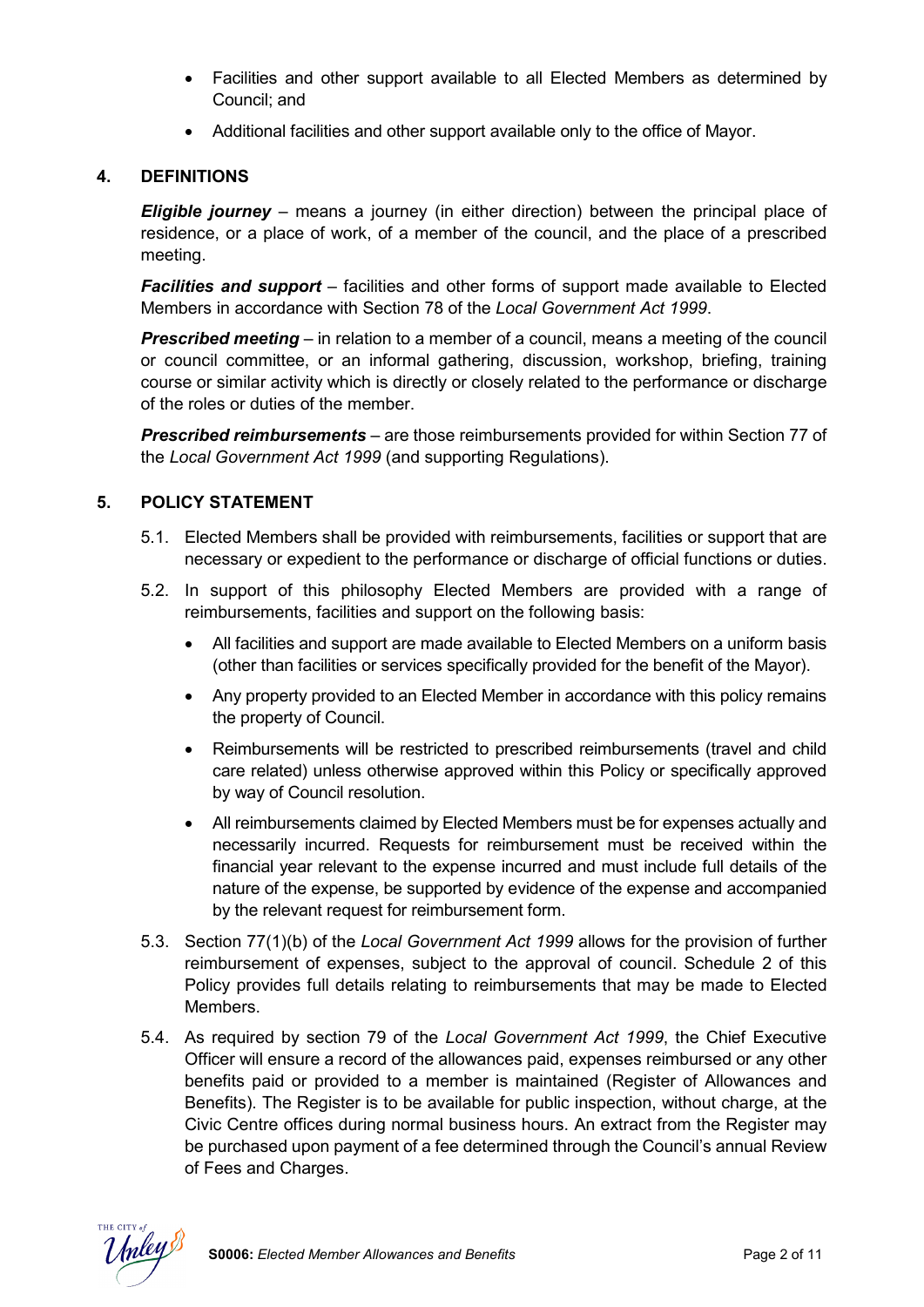- 5.5. Elected Member Allowances are prescribed by Remuneration Tribunal *Determination No. 6 of 2018: Allowances for Local Government Councils* and will be adjusted in accordance with that Determination on an annual basis.
- 5.6. Schedules to this Policy provide details of:
	- Elected Member Allowances (Schedule 1)
	- Approved reimbursements (Schedule 2)
	- Additional facilities and support (Schedule 3)
	- Facilities and support specific to the Mayor (Schedule 4)

### **6. LEGISLATION**

- *Local Government Act 1999*, sections 76, 77 and 78
- *Local Government (Members Allowances and Benefits) Regulations 2010*
- Determination No. 6 of 2018: Allowances for Local Government Councils

### **7. AVAILABILITY OF POLICY**

7.1. The Policy is available for public inspection during normal office hours at:

The Civic Centre,

181 Unley Road, Unley SA 5061.

A copy may be purchased for a fee as determined annually by Council.

It is also available for viewing, download and printing free of charge from the Council's website [www.unley.sa.gov.au.](file://uccfs1.unley.local/users$/tnorman/Templates%20and%20Forms/www.unley.sa.gov.au)

#### **8. DOCUMENT HISTORY**

| <b>Date</b> | <b>Ref/Version No.</b> | <b>Comment</b>                                                               |
|-------------|------------------------|------------------------------------------------------------------------------|
| 27/06/2006  | C362/2006:V1           |                                                                              |
| 27/04/2010  | C665/2010:V2           |                                                                              |
| 26/07/2010  | C701/2010:V3           |                                                                              |
| 30/01/2012  | C341/2012:V4           |                                                                              |
| 28/05/2012  | C420/2012:V5           |                                                                              |
| 11/03/2014  | C1073/2014:V6          |                                                                              |
| 24/11/2014  | C2/2014:V7             | <b>Mandatory Post-Election Review-</b>                                       |
| 26/11/2018  | C1341/2018: V8         | Mandatory Post-Election Review- Replacement of Previous Policy               |
| 28/09/2020  | C0347/20: V8.1         | allocation of<br>business<br>Schedule<br>4:<br>to<br>changes<br>cards<br>and |
|             |                        | communication devices                                                        |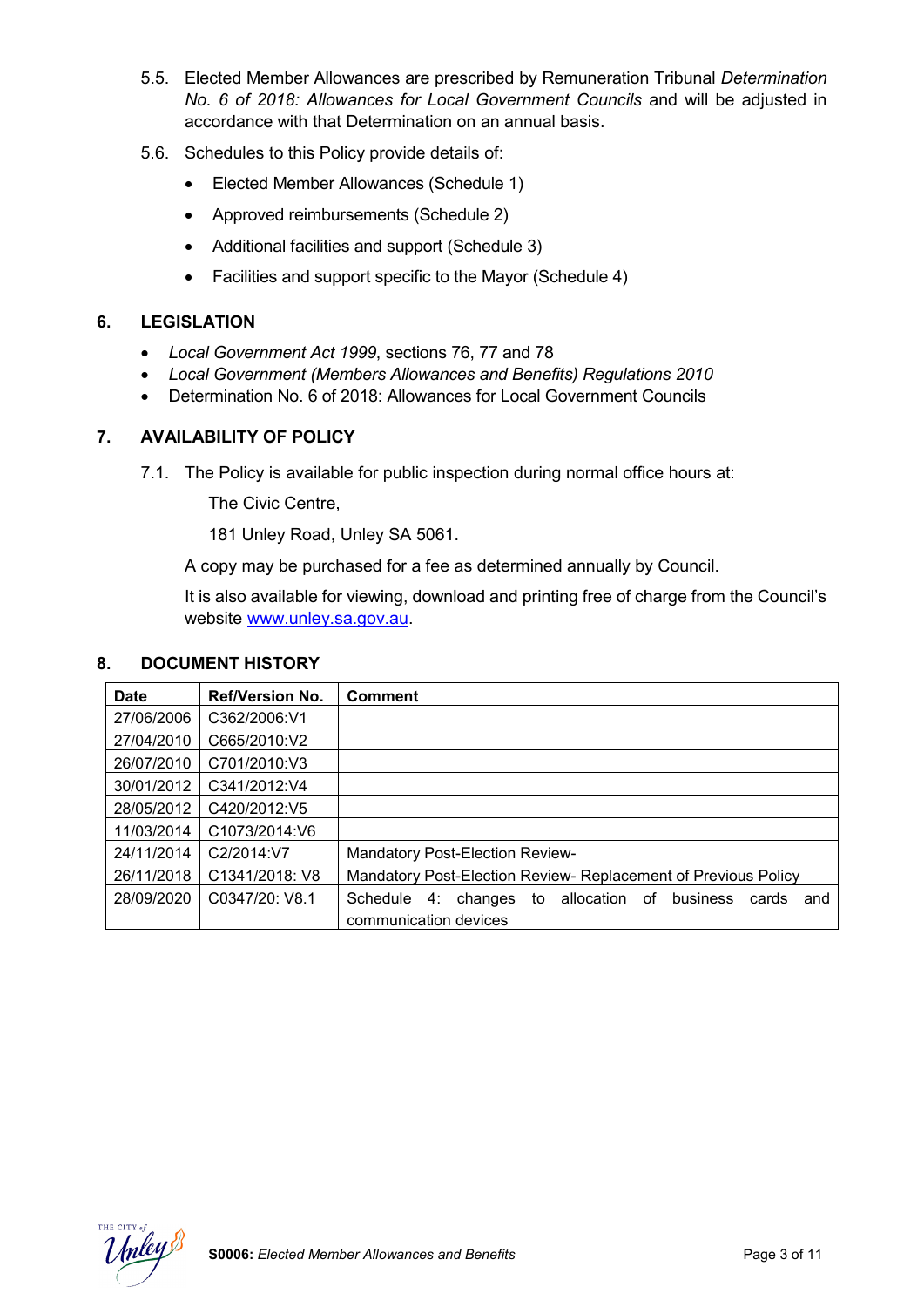# **SCHEDULE 1 – ELECTED MEMBER ALLOWANCES**

1. Elected Member Allowances are determined by the Remuneration Tribunal SA and set out in *Determination No. 6 of 2018: Allowances for Local Government Councils*. In summary, this determination provides the following allowances for City of Unley Elected Members:

| Mayor:                                        | \$69,080 per annum                  |
|-----------------------------------------------|-------------------------------------|
| <b>Deputy Mayor:</b>                          | \$21,587.50 per annum               |
| Presiding Member of a "prescribed committee": | $\frac{1}{2}$ \$21,587.50 per annum |
| <b>Elected Member:</b>                        | \$17,270 per annum                  |

*An additional allowance in the form of a sitting fee is payable to a councillor (other than the principal member, or deputy principal member, chairperson or deputy chairperson or a presiding member of a prescribed committee) who is the presiding member of a committee, that is not a prescribed committee, as follows:*

*An allowance of \$170 per meeting limited to an aggregate amount of allowance of \$1,020 per annum.*

- 2. The allowances prescribed in Determination No. 6 of 2018 are operative for all council members from the first ordinary meeting of the Council held after the conclusion of the 2018 Local Government elections.
- 3. In accordance with section 76(9) and 76(15) of the *Local Government Act 1999,* allowances set out in *Determination No. 6 of 2018: Allowances for Local Government Councils* will be adjusted annually on the first, second and third anniversaries of the 2014 Local Government election to reflect changes in the Consumer Price Index under a scheme prescribed by the Regulations.
- 4. For the purposes of the adjustment of allowances, *Consumer Price Index* means the Consumer Price Index (All groups index for Adelaide) published by the Australian Bureau of Statistics.
- 5. Regulation 4(2) of the *Local Government (Members Allowances and Benefits) 2010* provides that an allowance is to be adjusted by multiplying the allowance by a proportion obtained by dividing the Consumer Price Index for the September quarter last occurring before the date on which the allowance is to be adjusted by the Consumer Price Index for the September quarter immediately before the date on which the allowance was determined under section 76 of the Act (with the amount so adjusted being rounded up to the nearest dollar).
- 6. Regulation 4(1) of the *Local Government (Members Allowances and Benefits) 2010* provides that an allowance may be paid in instalments up to 3 months in advance or 3 months in arrears of each month in respect of which an instalment is payable. Council has resolved that Elected Member allowances at the City of Unley will be paid quarterly in advance [Item No 1341, Council Meeting 26 November 2018].

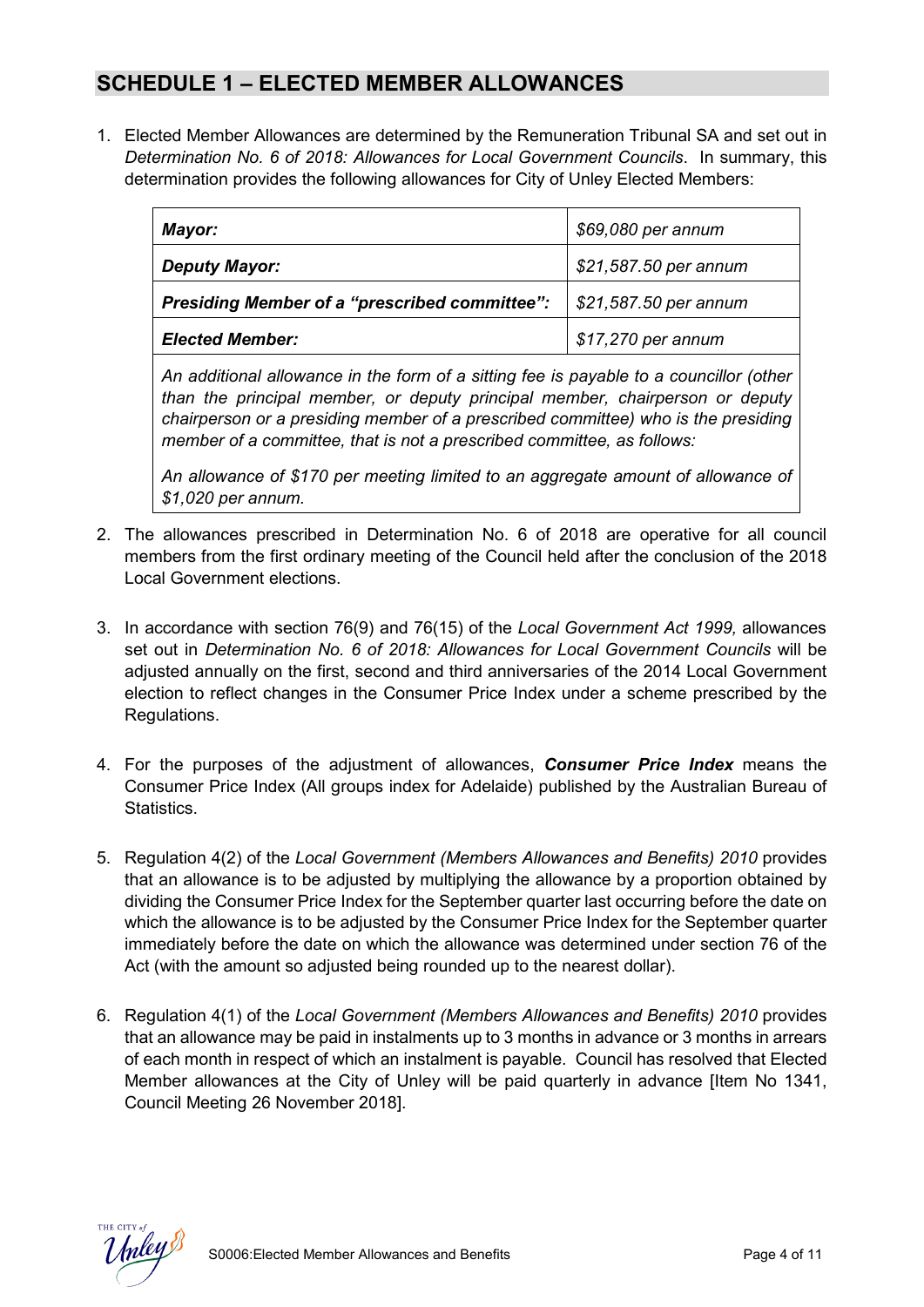# **SCHEDULE 2 – APPROVED REIMBURSEMENTS**

1. In accordance with the requirements of section 77 of the *Local Government Act 1999* and the *Local Government (Members Allowances and Benefits) Regulations 2010* the kinds of expenses for which an Elected Members will be reimbursed are as follows:

With reference to section 77(1)(a), Regulation 5 provides for:

- a. Travelling expenses actually and necessarily incurred by the member in travelling to or from a prescribed meeting if –
	- i. The journey is an eligible journey; and
	- ii. The journey is by the shortest or most practicable route;
- b. Expenses for the care of
	- i. A child of the member; or
	- ii. A dependant of the member requiring full time care actually and necessarily incurred by the member as a consequence of the member's attendance at a prescribed meeting.
- 2. In relation to reimbursement of travelling expenses:
	- a. If an eligible journey relates to travel between a place within the area of the council and a place outside the area of the council (in either direction) the member is only entitled to be reimbursed in respect of expenses that can be attributed to travel within the area of the council (unless the travel relates to an activity specified in clause 4 below).
	- b. The rate of reimbursement for motor vehicle costs will be at a rate equal to the appropriate rateper kilometre prescribed for the purposes of calculated deductions for car expenses as detailed on the Australian Taxation Office website.
	- c. Travel by taxi, bus or other means of public transport is reimbursed on the basis of expenses "actually and necessarily incurred", but is limited to 'eligible journeys' as defined in this Policy.
- 3. In relation to reimbursement of care expenses:
	- a. Claims for child care/dependant expenses may include:
		- i. hourly fees (or part thereof) subject to any minimum period which is part of the provider's usual terms;
		- ii. agency booking fees;
		- iii. reasonable travelling expenses of the carer to and from the Member's residence, or of the Member's child/dependant(s) to and from the place of care.
	- b. Expenses are not payable if care is provided by a relative of the Member who ordinarily resides with the Member.
	- c. A Member must certify that the child care/dependent care expenses were incurred due to the Member's attendance on the business of Council. Claims for care services, together with supporting receipts, are to be forwarded to the CEO.

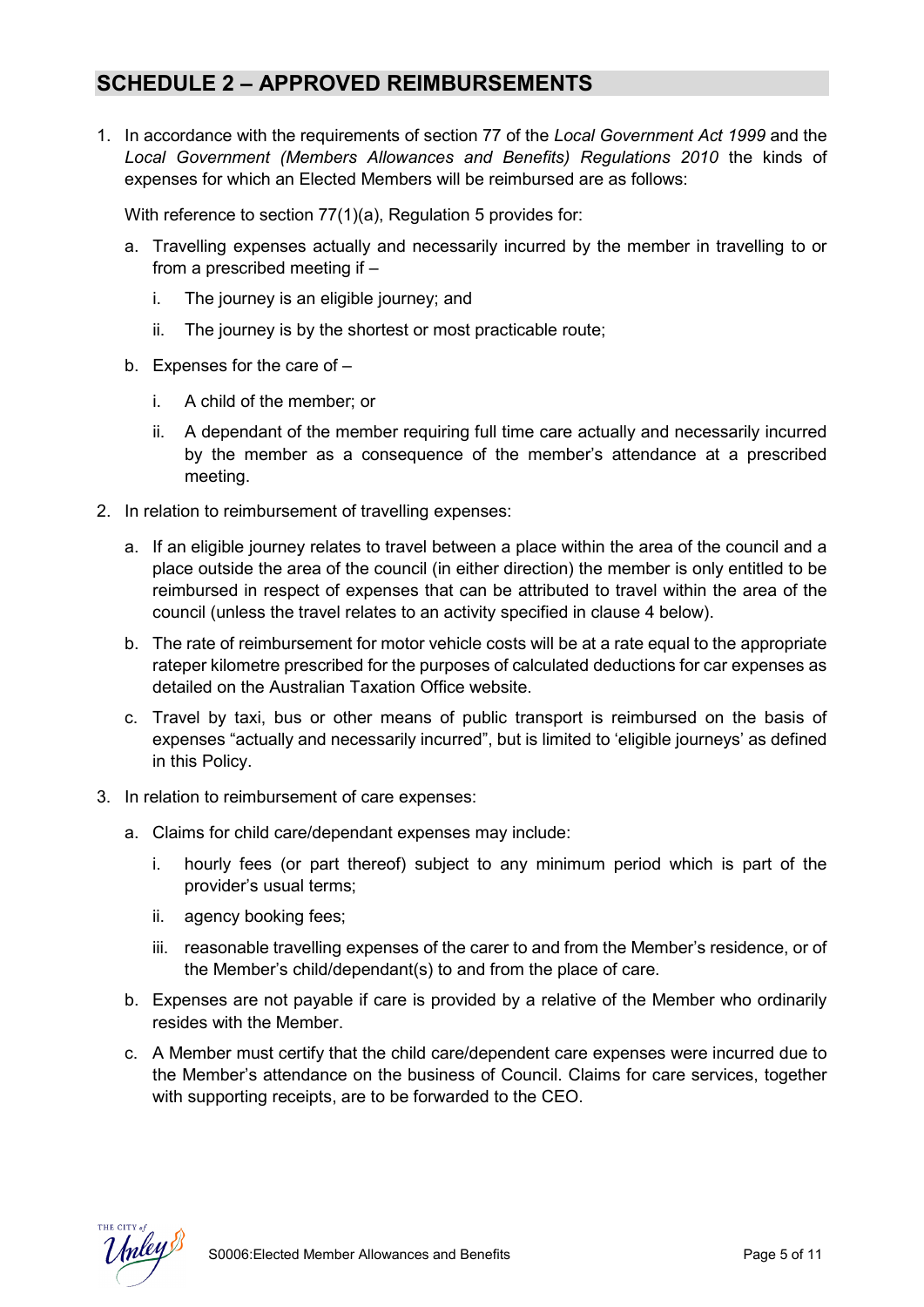# **SCHEDULE 2 – APPROVED REIMBURSEMENTS**

- 4. Council has also determined that reimbursement will be available for travel to and from the following meetings (both within and outside the Council area) and care costs associated with attendance at the following meetings (subject to the limitations set out in clause 2 above):
	- Regional Subsidiary meetings when a member is appointed by Council
	- External Committees where an Elected Member is appointed by Council
	- Activities where an Elected Member is representing the Mayor on behalf of Council
	- Conferences and Training
- 5. With reference to Section 77(1)(b) of the Act, which provides for reimbursement of expenses of a prescribed kind subject to the approval by Council, Regulation 6 specifies the expenses which may be reimbursed under this provision as follows:
	- a. expenses incurred in the use of a telephone, fax or other telecommunications device, or in the use of a form of electronic communication, on the business of the council;
	- b. travelling expenses incurred by the member as a consequence of the member's attendance at a function or activity on the business of the council (other than for which the member is reimbursed under section 77(1)(a) of the Act);
	- c. travelling expenses incurred by the member in undertaking an eligible journey to the extent that those expenses are attributable to travel outside the area of the council;
	- d. expenses for the care of
		- i. a child of the member; or
		- ii. a dependant of the member requiring full-time care,

incurred by the member as a consequence of the member's attendance at a function or activity on the business of the council (other than for which the member is reimbursed under section 77(1)(a) of the Act);

- e. expenses incurred by the member as a consequence of the member's attendance at a conference, seminar, training course or other similar activity which is directly or closely related to the performance or discharge of the roles or duties of a member of a council (other than for which the member is reimbursed under section  $77(1)(a)$  of the Act).
- 6. Claims for reimbursement must be submitted on the Elected Member Expense Reimbursement Form (Attachment 1).

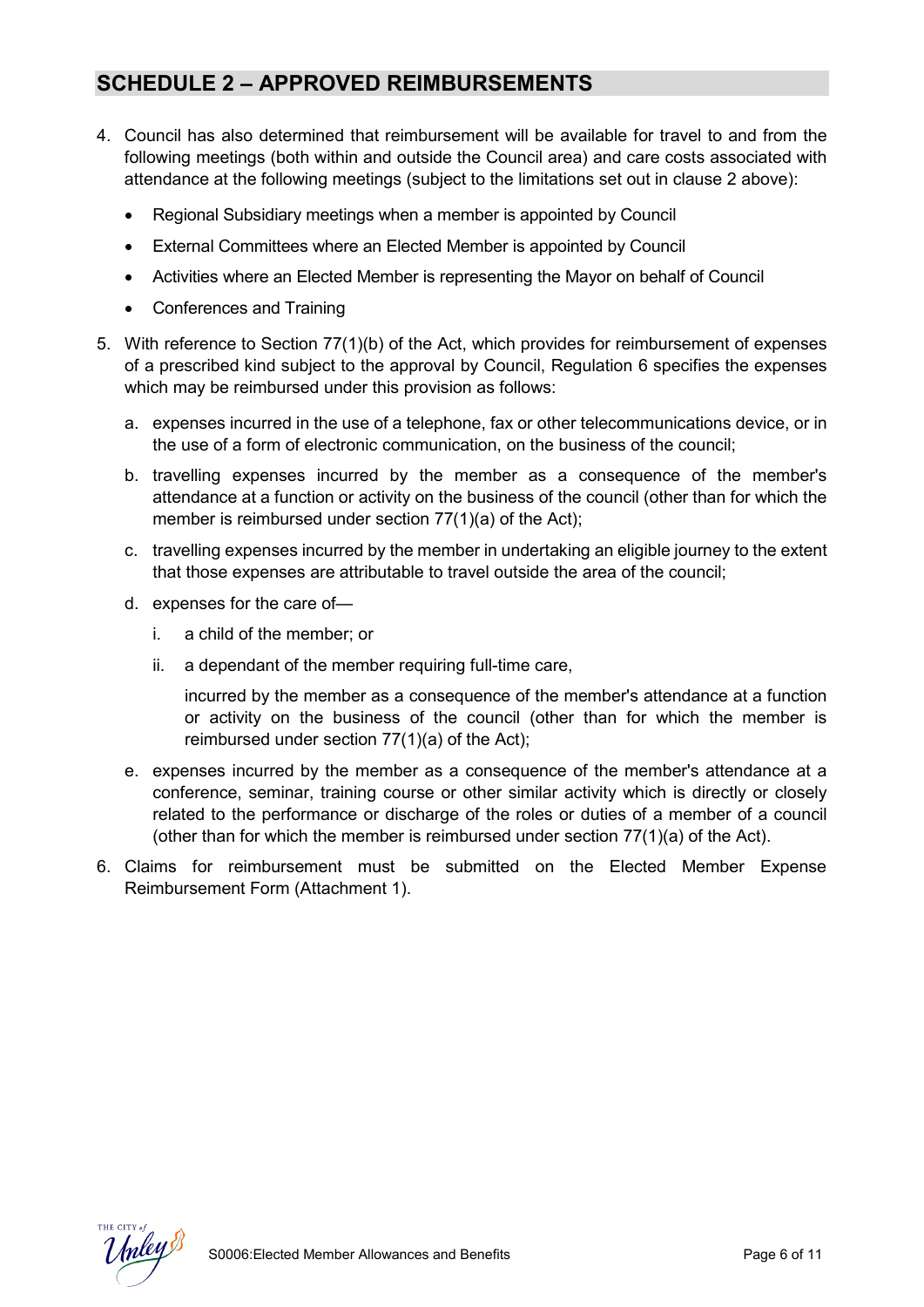# **SCHEDULE 3 – ADDITIONAL FACILITIES AND SUPPORT**

Council has resolved, in accordance with section 78 of the *Local Government Act 1999,* that the provision of the facilities and support set out in this Schedule are necessary or expedient to the performance or discharge of official functions or duties by Elected Members.

The facilities and support set out in this Schedule are made available to all Elected Members on a uniform basis. An Elected Member is not obligated to receive or use any item set out in this **Schedule** 

An Elected Member must not use a facility or service provided by Council within this Schedule for a purpose unrelated to the performance or discharge of official functions or duties (unless the use has been approved by the council and the member has agreed to reimburse the council for any additional costs or expenses associated with this use) (s.78(3)).

### **1. Communication Equipment**

- An internet enabled laptop computer or equivalent and compatible printer (or access to printing facilities)
- The following costs relating to Communication Equipment will be met by Council:
	- − Internet access via an internet enabled laptop, up to a cost of \$60 per month per member;
	- Servicing, repair and maintenance of Council provided hardware
	- − Provision of software and any necessary software upgrades to enable Members to conduct Council business within the Council IT environment;
	- − Provision of training to enable effective use of communication equipment provided
	- Support services within the limits of purchasing arrangements relating to the equipment;
	- − Insurance of Council provided hardware;
	- − Consumable items such as toner cartridges, paper etc.
- The supply of accessories for Council issued Communication equipment, not included as part of the standard provision for IT equipment, or the cost of internet access beyond the monthly limit, will be borne by the respective Member.
- Communication equipment provided to Elected Members must be positioned and supervised in an appropriate location when in use to ensure that confidentiality of Council material is not compromised and Council information/systems are not subject to inappropriate access.
- Communication equipment provided to Elected Members must be returned within agreed timeframes following the Elected Members cessation in office.

### **2. Council E-mail Account**

Elected Members will be provided with a Council email account [\(name@unley.sa.gov.au\)](mailto:name@unley.sa.gov.au) for the sole purpose of performing or discharging official functions and duties. No other email account should be use for the conduct of Council business.

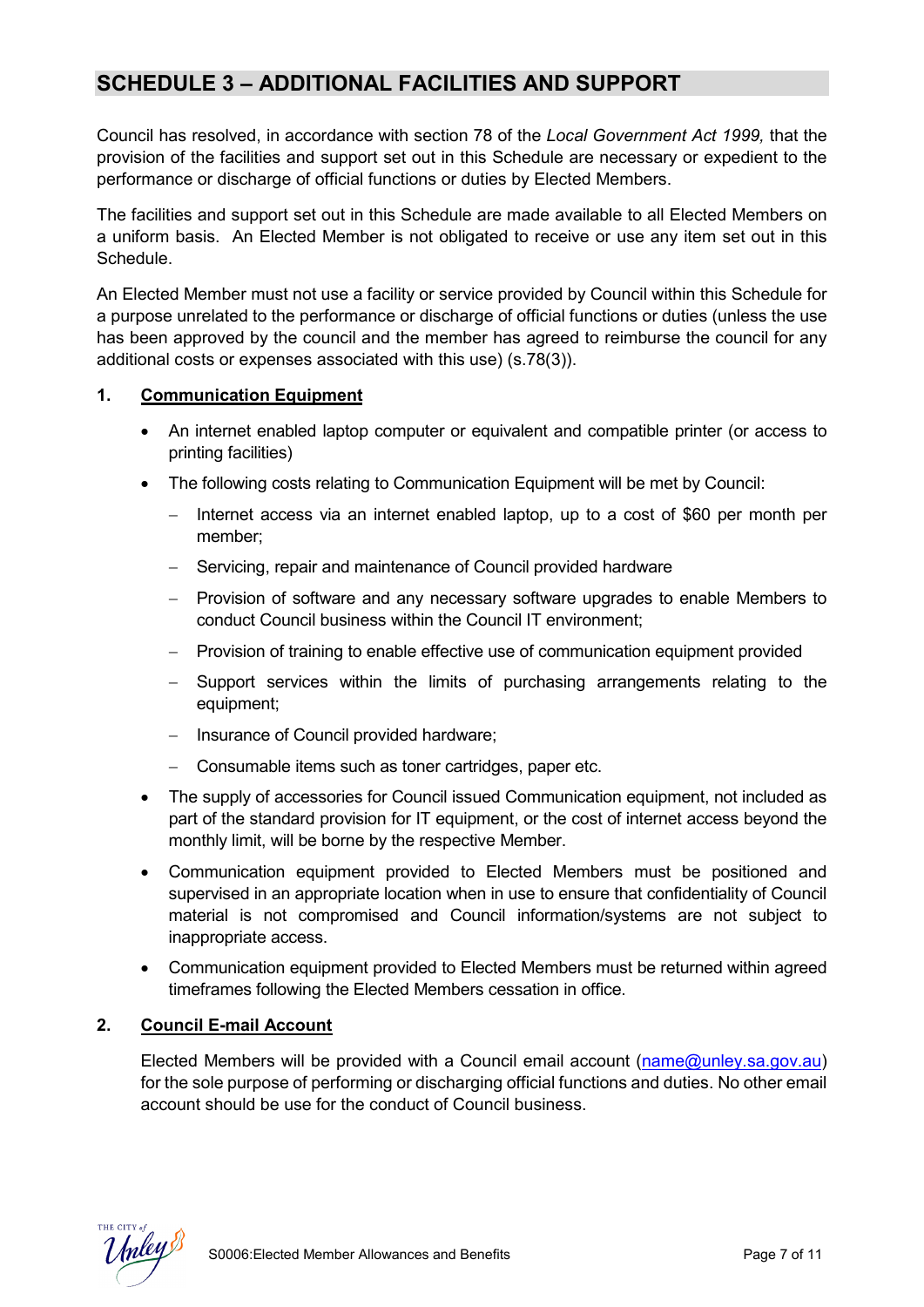# **SCHEDULE 3 – ADDITIONAL FACILITIES AND SUPPORT**

Use of the Council provided email account should be avoided on the basis that:

- a. All emails created or received (including any attachments or other documents transmitted) in the course of, or associated with, the conduct of Council business are a Council record.
- b. Council records are subject to the requirements of the *State Records Act 1997* and may be subject to disclosure under the *Freedom of Information Act.*

### **3. Building Access, Meeting Room and Pigeon Holes**

Elected Members will be provided with an Access Card allowing access Elected Member Pigeon Holes and relevant meeting rooms within the Civic Centre.

Elected Members will be provided with access to a Meeting Room and Pigeon Holes to facilitate the collection of materials at the convenience of the Member.

### **4. Meals and Refreshments**

Meals/refreshments will generally be provided prior to Council meetings and workshops. Every effort will be made to ensure expenditure on catering is minimised, without unnecessarily compromising quality of the catering provided.

Access to Council provided meals and refreshments by persons other than Elected Members is to be at the invitation of the Chairperson/Presiding Member of the relevant meeting or the CEO.

Chairpersons/Presiding Members are to be mindful that refreshments are provided through public funds and invitations are therefore to be issued in particular and special circumstances only, and not as a regular occurrence.

### **5. Stationery**

In the place of pre-printed letterhead, Elected Members will be provided with letterhead templates to enable printing of correspondence on plain paper as required.

The following stationery items will be available to each Elected Member:

- Business Cards up to 500 per annum
- Plain paper up to four reams per annum
- Envelopes up to 2000 per annum
- With Compliments Slips up to 500 per annum
- Postage facilities accessible via Office of the CEO
- Name badge

### **6. Additional Support**

### *Specific Requirements*

Council, or the CEO as delegate, may determine that reasonable additional facilities or expenses will be made available to support an Elected Member with specific requirements to ensure the expedient performance or discharge of official functions and duties.

### *Insurance Cover*

In accordance with section 80 of the *Local Government Act 1999*, Council provides a policy of insurance insuring every member of the council, and a spouse, domestic partner or another person who may be accompanying member of the council, against risks associated with the performance or discharge of official functions and duties by members.

THE CITY a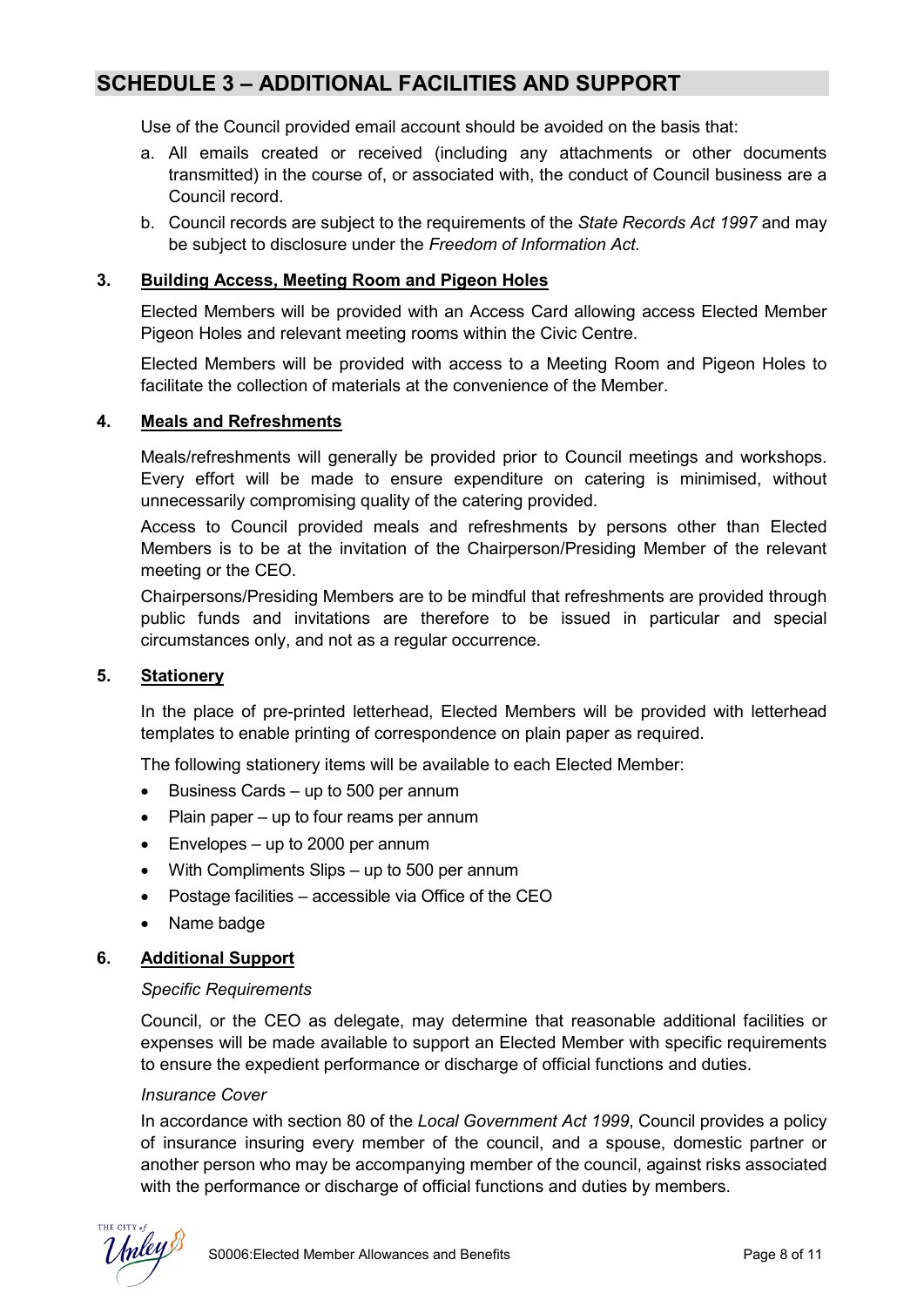# **SCHEDULE 4 – FACILITIES AND SUPPORT SPECIFIC TO THE MAYOR**

Council has resolved, in accordance with section 78(b) of the *Local Government Act 1999,* that the provision of the facilities and support set out in this Schedule are necessary or expedient to the performance or discharge of official functions or duties by the Mayor.

The facilities and support set out in this Schedule are made available to the Mayor in addition to the facilities and support provided to all Elected Members and set out in Schedule 3.

The Mayor must not use a facility or service provided by Council within this Schedule for a purpose unrelated to the performance or discharge of official functions or duties (unless the use has been approved by the council and the Mayor has agreed to reimburse the council for any additional costs or expenses associated with this use) (s.78(3)).

The Mayor is not obligated to receive or use any of the facilities and support set out in this Schedule.

- Access to a dedicated office/meeting space including a desktop computer, telephone and speech to text software
- Access to an internet enabled iPad in addition to Communications equipment provided in Schedule 3
- Access to administrative support to assist with coordination and management of council related activities, and responding to correspondence
- A Council provided mobile phone, or reimbursement of mobile phone costs associated with the conduct of Council business up to \$60 per month
- A fully maintained Council-owned vehicle, of a similar type and standard to that supplied to the CEO. In accordance with section 78(3) of the *Local Government Act 1999* the use of the vehicle for a purpose unrelated to the performance or discharge of official functions and duties is authorised, subject to the reimbursement to the council for any additional costs or expenses associated with this use.
- Business Cards up to 500 per annum in addition to the Stationery provided in Schedule 3.
- Attendance at:
	- − Conferences, seminars, meetings or other engagements within the State;
	- − South Australian Local Government Association meetings or events;
	- − Australian Local Government Association meetings or events;
	- − Intrastate or interstate meetings with representatives of Commonwealth, State and Local governments on Council related matters;

without the need for specific Council approval, and with all costs associated with the attendance to be met by Council.

− Conferences, seminars, meetings or engagements interstate or overseas may be approved by Council on a case by case basis, prior to the activity occurring.

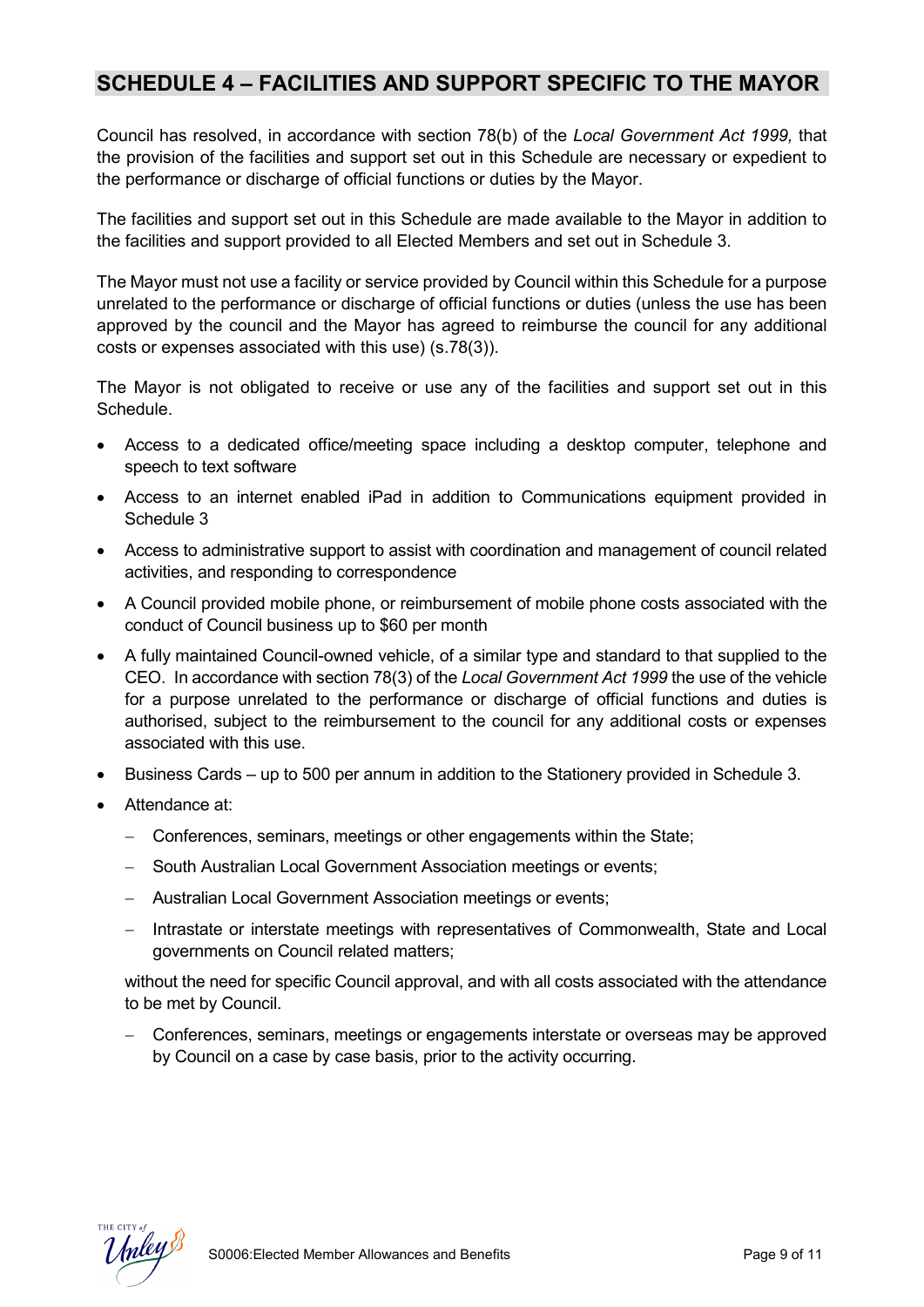

### **ELECTED MEMBER EXPENSE REIMBURSEMENT CLAIM**

(Relating to expenses claimed under S.76 & 77 of the Local Government Act 1999 and detailed in the Policy – Elected Member Allowances and Benefits)

*This form must be completed by Elected Members when claiming for the reimbursement of expenses.*

**NAME: ............................................................................................................................................**

#### **REIMBURSEMENT OF TRAVEL EXPENSES**

**(a) Personal Vehicle:**

| <b>Date</b>      | <b>Details/Purpose</b>           |  |  |
|------------------|----------------------------------|--|--|
|                  |                                  |  |  |
|                  |                                  |  |  |
|                  |                                  |  |  |
|                  |                                  |  |  |
|                  | <b>TOTAL KILOMETRES CLAIMED:</b> |  |  |
| Office Use Only: | Kilometres $@68¢$ /km = \$       |  |  |

#### **(b) Taxi/Bus/Train/Carparking (receipts must be attached)**

| <b>Date</b> | <b>Details/Purpose</b> | <b>Amount</b> |
|-------------|------------------------|---------------|
|             |                        |               |
|             |                        |               |
|             |                        |               |
|             |                        |               |
|             |                        |               |
|             |                        |               |

#### **REIMBURSEMENT OF CHILD / DEPENDENT CARE EXPENSES**

I wish to claim \$................... for the reimbursement of child/dependent care expenses required when I attended …………………………………………………………………………………………………………...

**Receipts must be attached.**

#### **REIMBURSEMENT OF TELEPHONE EXPENSES**

I wish to claim \$................... for the reimbursement of Telephone expenses incurred for the period of

…………………………………………………………………………………………………………... **Receipts must be attached.**

I certify that the above expenses claimed have been actually and necessarily incurred in the performance of my official duties as an Elected Member with the City of Unley.

| Signature of Claimant: |  |  |
|------------------------|--|--|
| Checked by Governance: |  |  |

THE CITY of